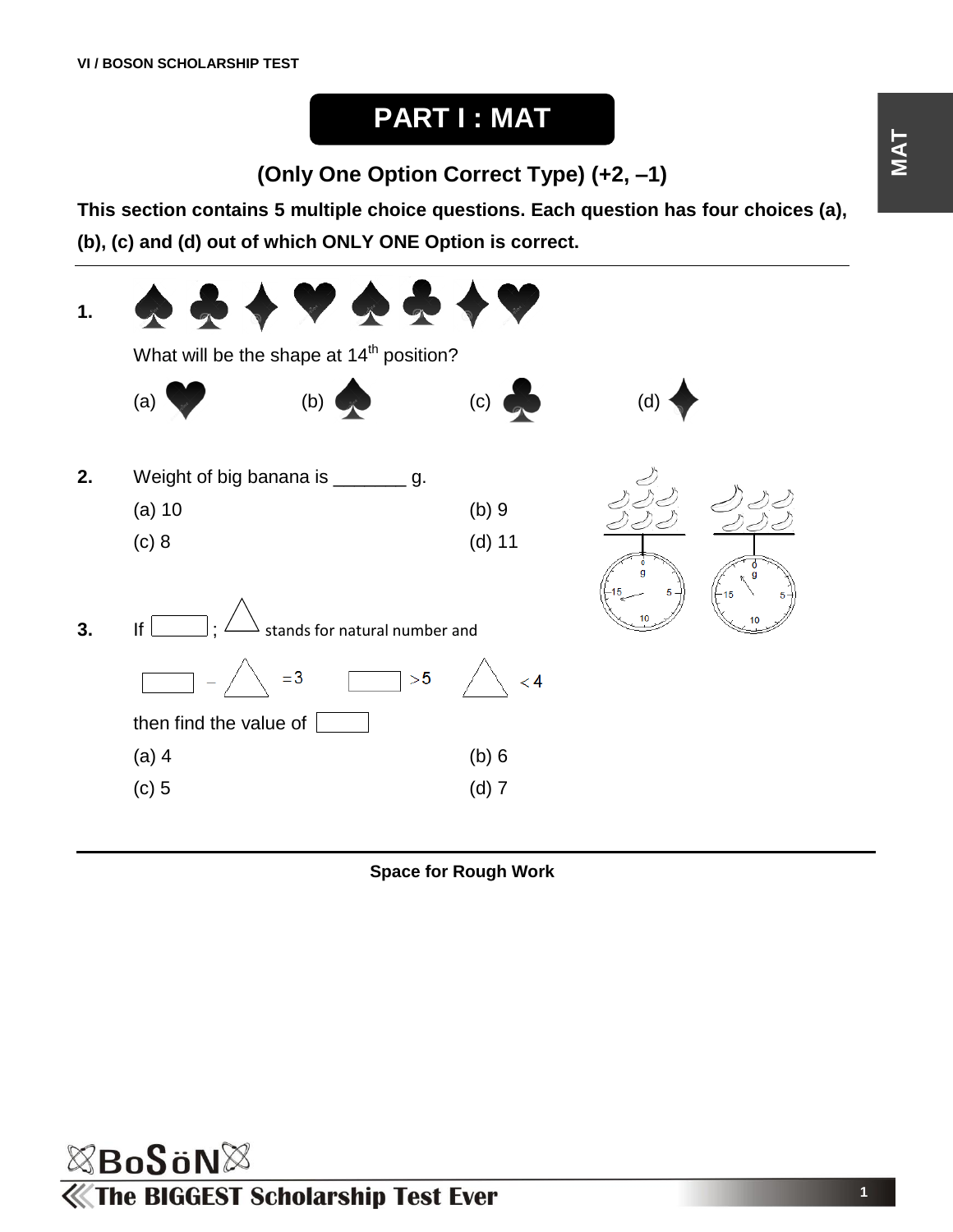

**5.** A dice is thrown three times and its three different positions are given below. Find the number on the face opposite to the face showing 3.



### **END OF MAT PORTION**



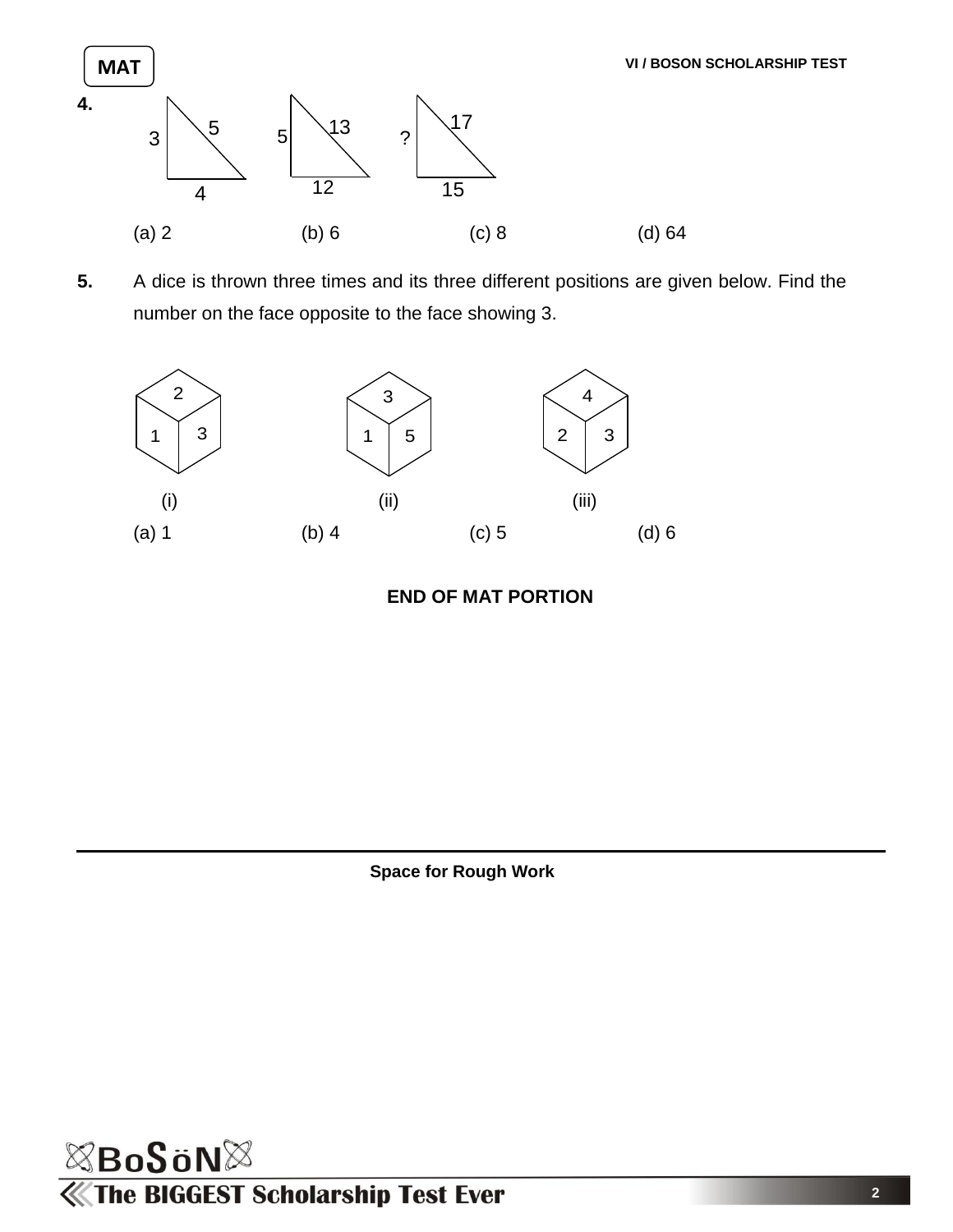# **PART II : MATHEMATICS**

**(Only One Option Correct Type) (+4, –1)**

**This section contains 5 multiple choice questions. Each question has five choices (a), (b), (c), (d) and (e) out of which ONLY ONE Option is correct.**

- **6.** If  $a : b = c : d$ , then  $\frac{ma + nc}{a}$ *mb nd*  $\ddot{}$  $\ddot{}$ is equal to (a) *m* : *n* (b) *na* : *mb* (c)  $a : b$  (d)  $c : d$
- **7.** Prakash reads  $\frac{3}{5}$ 5 of a book. He finds that there are still 80 pages left to be read. Total number of pages in book is
	- (a) 100 (b) 200 (c) 300 (d) 400
- **8.** The value of '*x*' in given figure is (a) 48 (b) 32 (c) 24 (d) 28  $(3x + 10)°$ 50  $(x-8)^c$  $C \setminus \qquad \qquad \neq D$

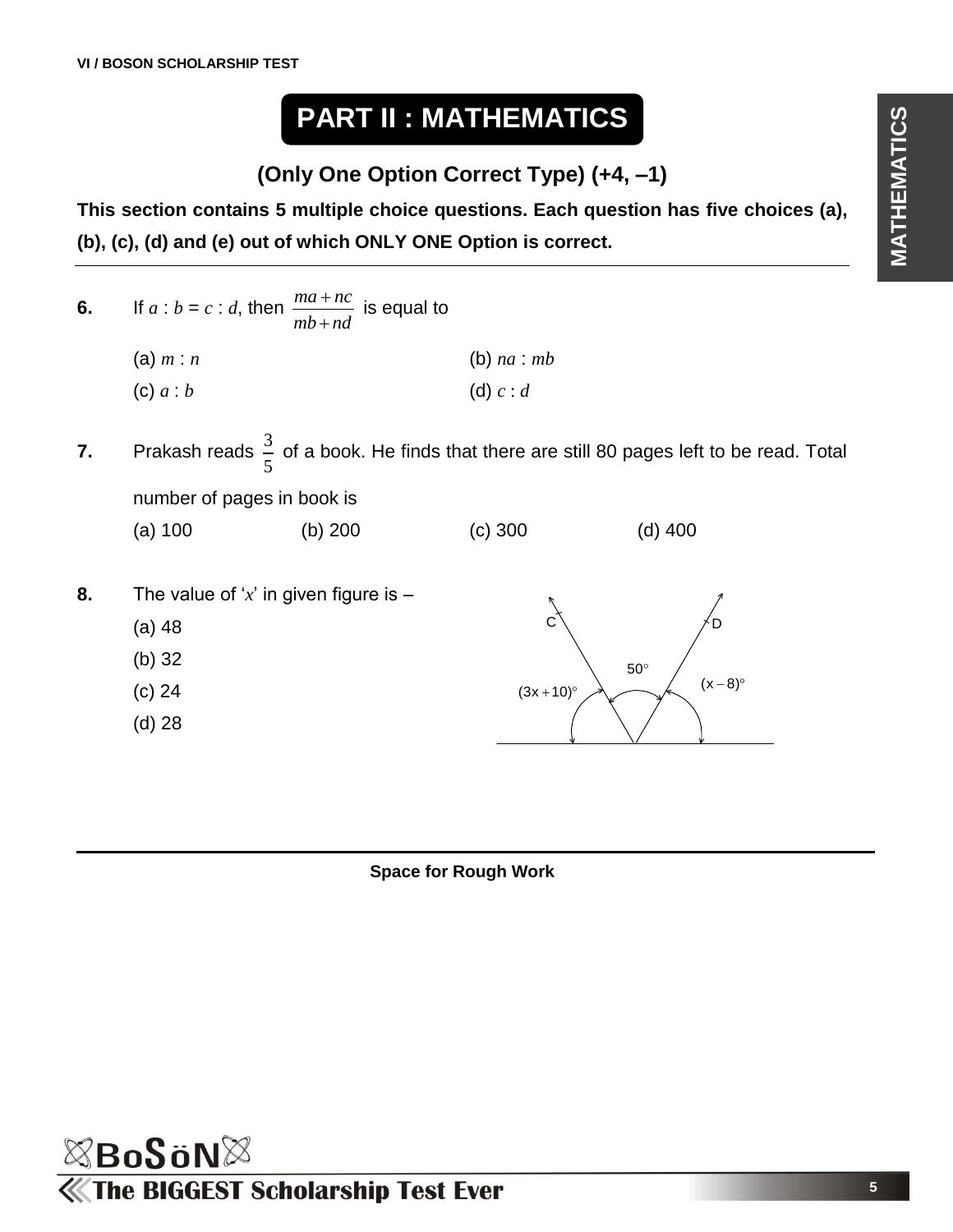**9.** Which of the following triangle is possible –



**10.** What must be added to the numbers, 6, 10, 14 and 22 so that they are in proportion (a) 4 (b) 12 (c) 2 (d) 10

#### **END OF MATHEMATICS PORTION**

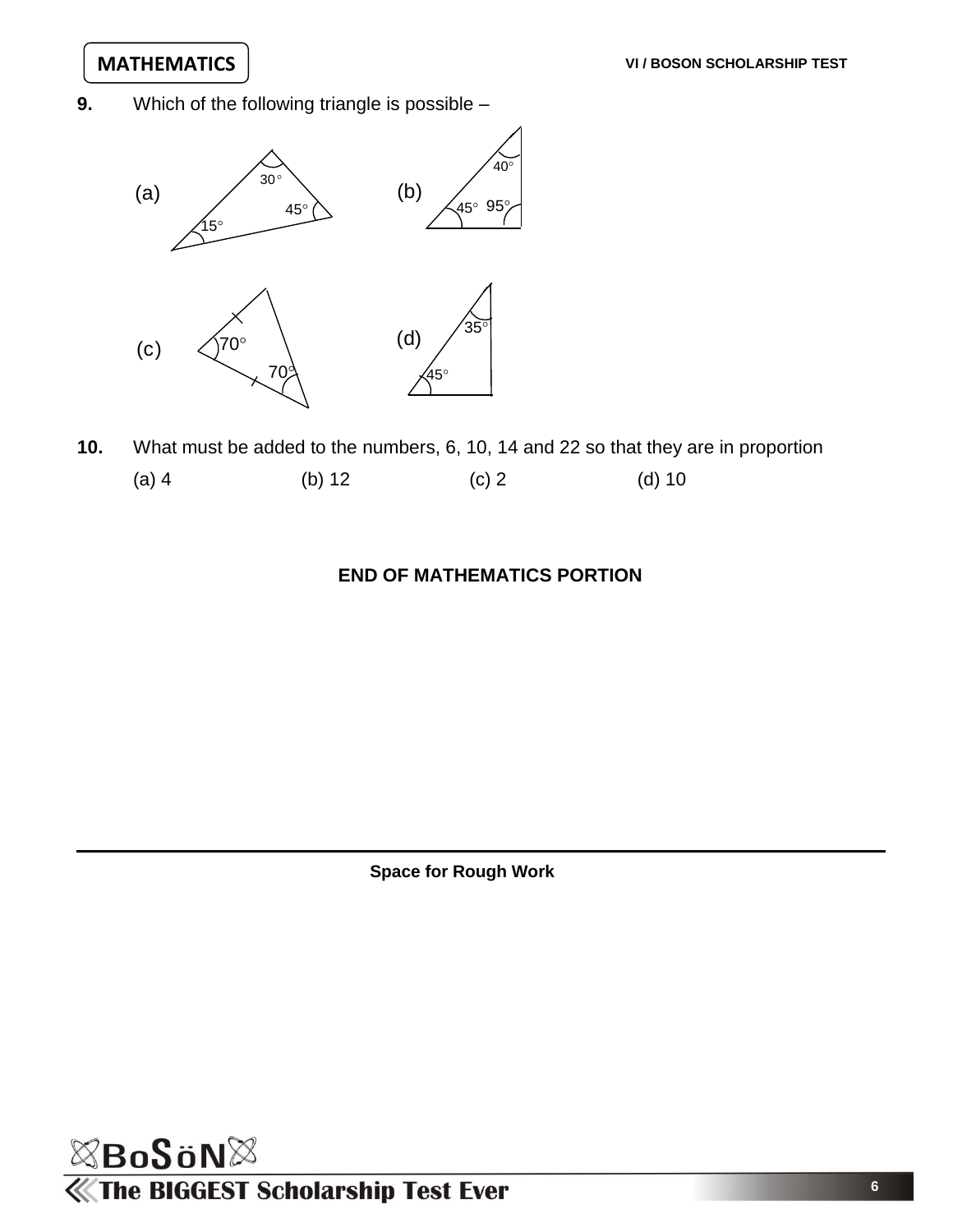# **PART III : PHYSICS**

# **(Only One Option Correct Type) (+4, –1)**

**This section contains 5 multiple choice questions. Each question has four choices (a), (b), (c) and (d) out of which ONLY ONE Option is correct.**

- **11.** Open circuit is called (a) Switched off (b) Switched on (c) Both of these (d) None of these
- **12.** Four students A, B, C and D looked through pipes of different shapes to see a candle flame as shown in figure.



**Space for Rough Work**



**PHYSICS**

**7**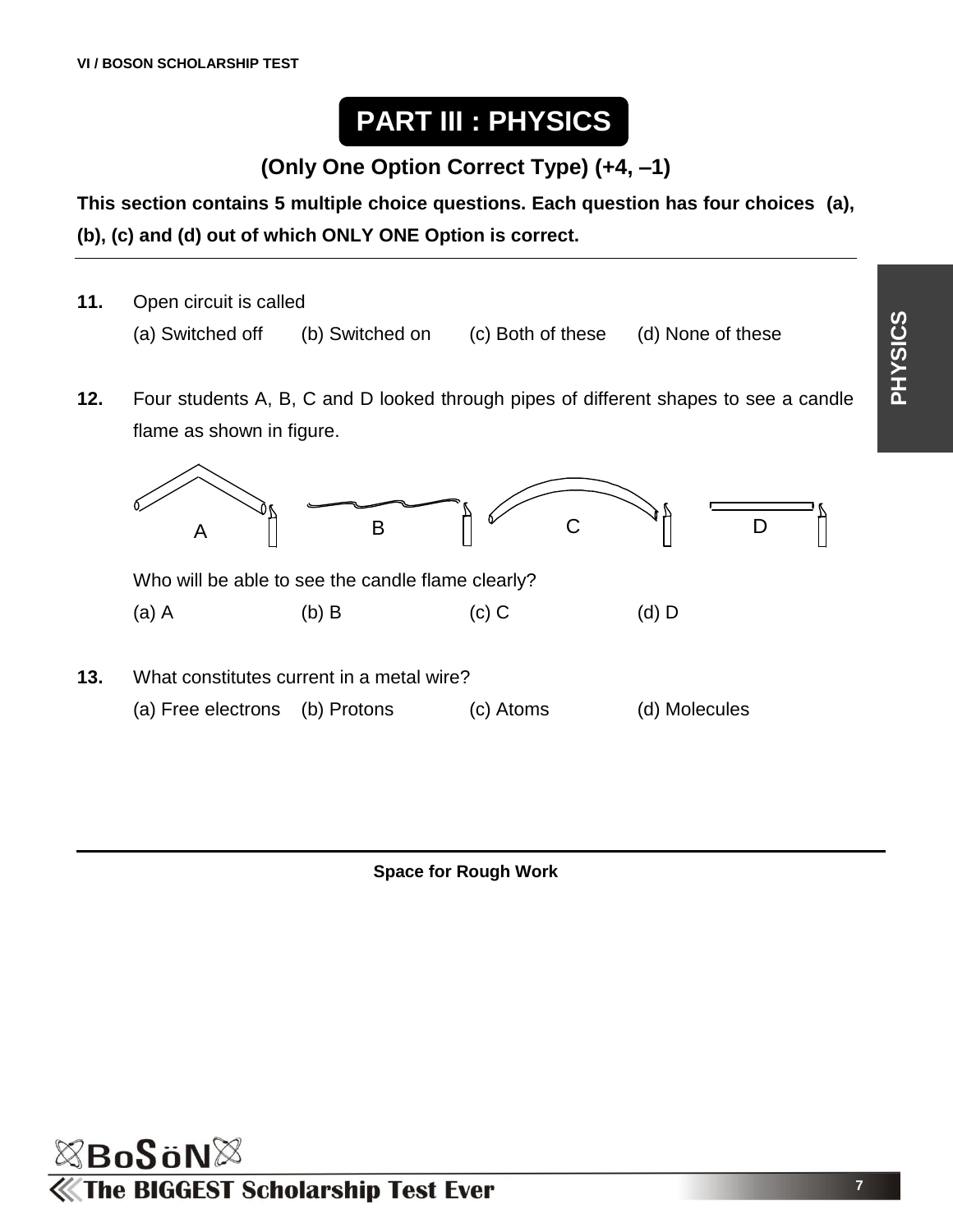**14.** Which type of motion is represented by the plastic ruler shown below?



**15.** Observe the figure of an animal with its shadow.



Which of the following is the position of the sun with respect to the given shadow?



## **END OF PHYSICS PORTION**

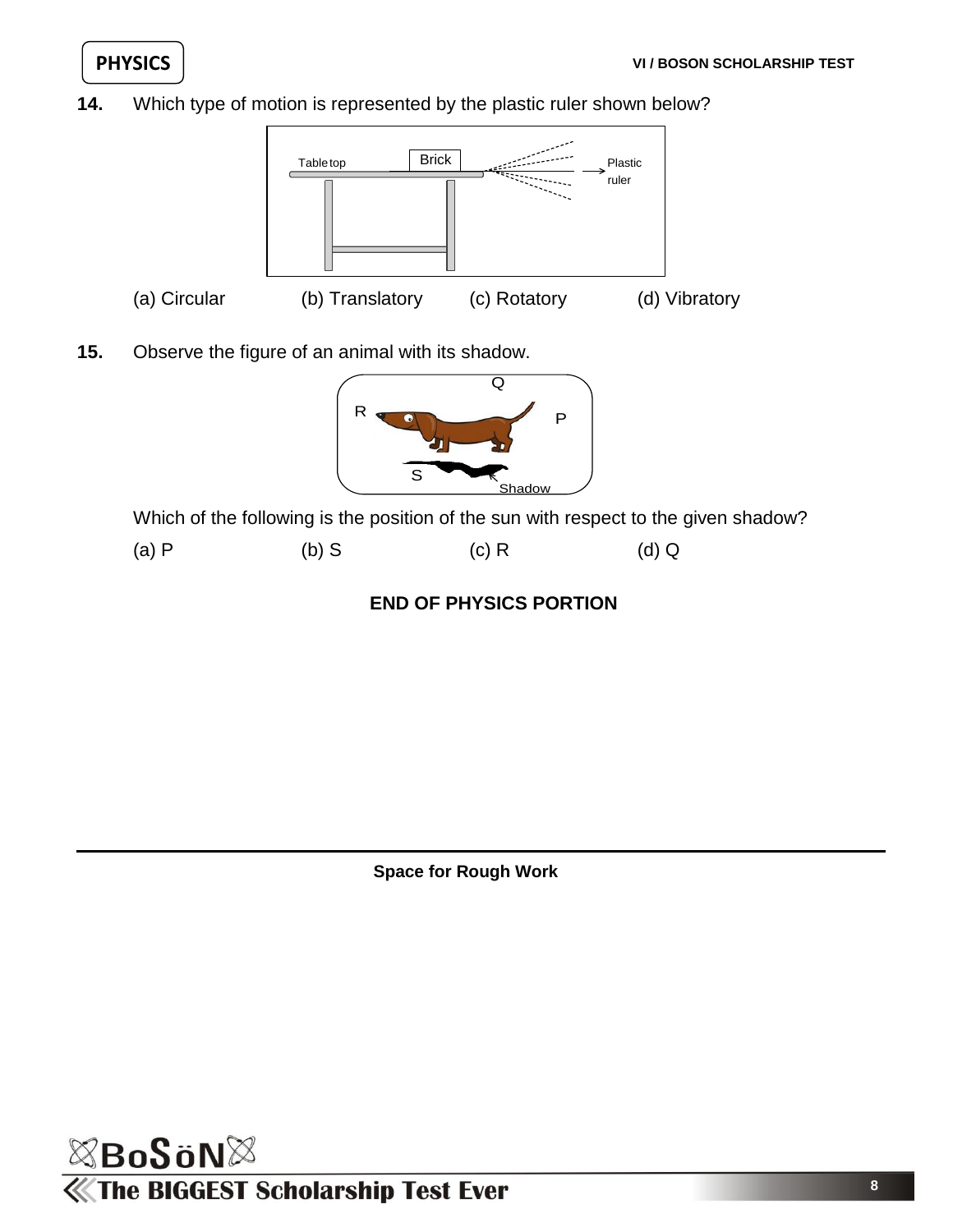# **PART IV : CHEMISTRY**

# **(Only One Option Correct Type) (+2, –1)**

## **This section contains 5 multiple choice questions. Each question has four choices (a), (b), (c) and (d) out of which ONLY ONE option is correct.**

- **16.** When no more salt dissolves in water at a particular temperature then the solution at that temperature is called - (a) Unsaturated (b) Saturated (c) Super Saturated (d) None of above **17.** If fine particle of clay doesn't settle down in water then how can we clarify water?
- (a) Filtration (b) Centrifugation (c) Loading (d) Sedimentation
- **18.** Which of the following mixture can be separated using separating funnel?
	- (a) Water & Milk (b) Water & Sugar
	- (c) Water & Orange juice (d) Water & Petrol
- **19.** In which of the following cases evaporation of water will be slowest?
	- (a) A tray of water kept in sunlight. (b) A kettle of water kept on a burner.
- - (c) A glass of water kept in a room. (d) A bucket of water kept on roof top.
- **20.** Mountaineers carry oxygen cylinders with them because:-
	- (a) There is no oxygen on high mountains.
	- (b) There is deficiency of oxygen on mountains at higher altitude.
	- (c) For cooking.
	- (d) Oxygen keeps them warm at low temperature.

## **END OF CHEMISTRY PORTION**

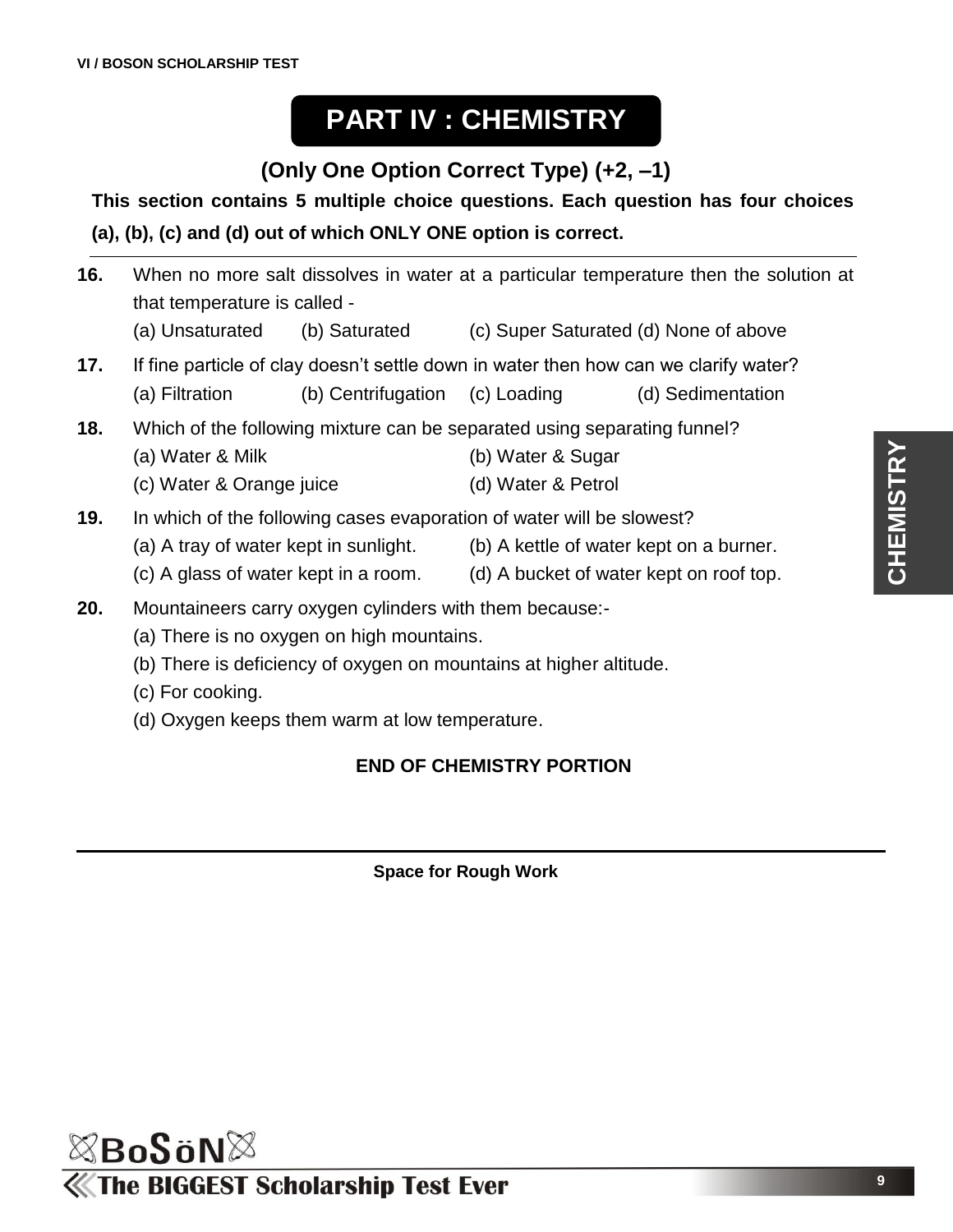# **PART V : BIOLOGY**

# **(Only One Option Correct Type) (+2, –1)**

## **This section contains 5 multiple choice questions. Each question has four choices (a), (b), (c) and (d) out of which ONLY ONE option is correct.**

| 21.                                                  | Given below are the names of some animals:                                                                                                                                                  |                                                            |                                          |                 |
|------------------------------------------------------|---------------------------------------------------------------------------------------------------------------------------------------------------------------------------------------------|------------------------------------------------------------|------------------------------------------|-----------------|
|                                                      | (i) Goat                                                                                                                                                                                    | (ii) Human beings (iii) Cockroach                          |                                          | (iv) Eagle      |
| Which of the above animals form a pair of omnivores? |                                                                                                                                                                                             |                                                            |                                          |                 |
|                                                      | $(a)$ (i) and (ii)                                                                                                                                                                          |                                                            | (b) (ii) and (iii) $(c)$ (iii) and (iv)  | $(d)$ (ii) only |
| 22.                                                  | Which of the following sources of protein is different from others?                                                                                                                         |                                                            |                                          |                 |
|                                                      | (a) Peas                                                                                                                                                                                    |                                                            | (b) Gram                                 |                 |
|                                                      | (c) Soyabeans                                                                                                                                                                               |                                                            | (d) Cottage cheese (paneer)              |                 |
| 23.                                                  | Read the following statements about deficiency diseases.                                                                                                                                    |                                                            |                                          |                 |
|                                                      | (i) They are caused by germ attack.                                                                                                                                                         |                                                            |                                          |                 |
|                                                      |                                                                                                                                                                                             | (ii) They are caused due to lack of nutrients in our diet. |                                          |                 |
|                                                      | (iii) They cannot be passed one to another person through contact.<br>(iv) They can be prevented by taking a balanced diet.<br>Which pair of statements best describe a deficiency disease? |                                                            |                                          |                 |
|                                                      |                                                                                                                                                                                             |                                                            |                                          |                 |
|                                                      |                                                                                                                                                                                             |                                                            |                                          |                 |
|                                                      | $(a)$ (i) and (ii)                                                                                                                                                                          | (b) (ii) and (iii)                                         | (c) (ii) and (iv) (d) (ii), (iii) & (iv) |                 |
| 24.                                                  | Which of the following combination of features would you observe in grass?                                                                                                                  |                                                            |                                          |                 |
|                                                      | (a) Parallel venation and fibrous root (b) Parallel venation and tap root                                                                                                                   |                                                            |                                          |                 |
|                                                      | (c) Reticulate venation and fibrous root (d) Reticulate venation and tap root                                                                                                               |                                                            |                                          |                 |
| 25.                                                  | Which of the following is not the primary function of stem?                                                                                                                                 |                                                            |                                          |                 |
|                                                      | (a) Conduction of water                                                                                                                                                                     |                                                            | (b) Photosynthesis                       |                 |
|                                                      | (c) Formation of branches                                                                                                                                                                   |                                                            | (d) Bears flowers and fruits             |                 |
|                                                      |                                                                                                                                                                                             |                                                            |                                          |                 |